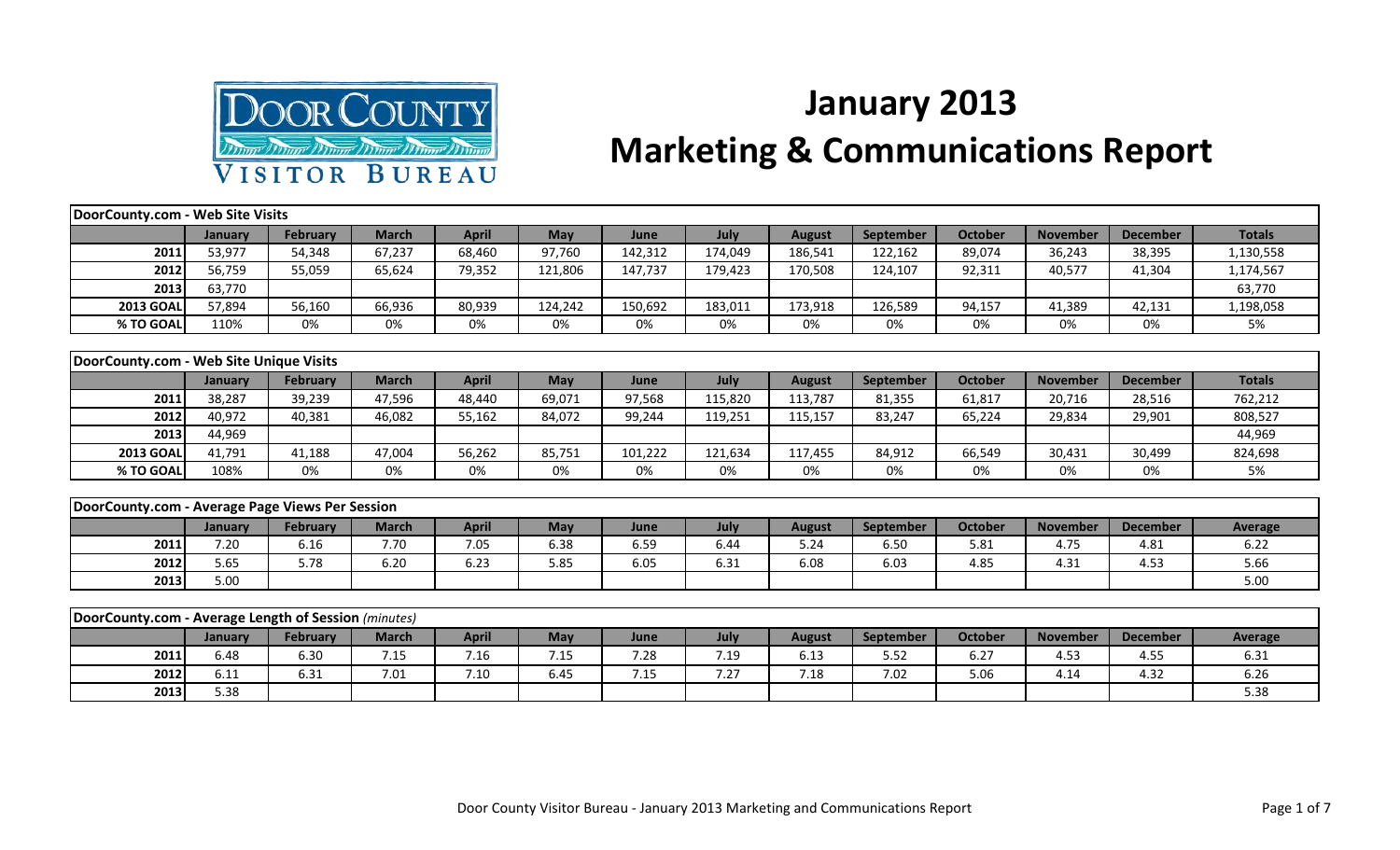| DoorCounty.com - Mobile Web Site Useage                     |         |                 | (mobile site went live in July, 2011) |              |                                        |         |                                                      |               |           |                            |                                  |                 |               |
|-------------------------------------------------------------|---------|-----------------|---------------------------------------|--------------|----------------------------------------|---------|------------------------------------------------------|---------------|-----------|----------------------------|----------------------------------|-----------------|---------------|
|                                                             | January | <b>February</b> | <b>March</b>                          | <b>April</b> | May                                    | June    | July                                                 | <b>August</b> | September | <b>October</b>             | <b>November</b>                  | <b>December</b> | <b>Totals</b> |
| 2011                                                        | n/a     | n/a             | n/a                                   | n/a          | n/a                                    | n/a     | 16,092                                               | 16,889        | 11,716    | 9,582                      | 3,478                            | 4,309           | 62,066        |
| 2012                                                        | 7,014   | 6,861           | 9,092                                 | 11,831       | 20,398                                 | 27,585  | 37,251                                               | 33,290        | 25,185    | 18,002                     | 8,146                            | 9,681           | 214,336       |
| 2013                                                        | 15,219  |                 |                                       |              |                                        |         |                                                      |               |           |                            |                                  |                 | 15,219        |
|                                                             |         |                 |                                       |              |                                        |         |                                                      |               |           |                            |                                  |                 |               |
| DoorCounty.com - Top Ten Most Requested Pages for the Month |         |                 |                                       |              |                                        |         |                                                      |               |           |                            |                                  |                 |               |
| 1) Home Page                                                |         |                 |                                       |              | 5) /nature-of-romance/lodging-packages |         |                                                      |               |           | 9) /nature-of-romance      |                                  |                 |               |
| 2) /where-to-stay                                           |         |                 |                                       |              | 6) /forms/contest-nor                  |         |                                                      |               |           |                            | 10) /where-to-stay/pets-allowed  |                 |               |
| 3) /what-to-do                                              |         |                 |                                       |              | 7) /newsletter                         |         |                                                      |               |           |                            |                                  |                 |               |
| 4) / events                                                 |         |                 |                                       |              | 8) /where-to-dine                      |         |                                                      |               |           |                            |                                  |                 |               |
|                                                             |         |                 |                                       |              |                                        |         |                                                      |               |           |                            |                                  |                 |               |
| <b>DoorCounty.com - Top Ten Sources</b>                     |         |                 |                                       |              |                                        |         |                                                      |               |           |                            |                                  |                 |               |
| 1) google/organic                                           |         |                 |                                       |              | 5) yahoo / organic                     |         |                                                      |               |           | 9) doorcounty.com/referral |                                  |                 |               |
| $2)$ (direct) / (none)                                      |         |                 |                                       |              | 6) facebook.com/referral               |         |                                                      |               |           |                            | 10) travelwisconsin.com/referral |                 |               |
| 3) DoorCounty / Email                                       |         |                 |                                       |              | 7) m.facebook.com/referral             |         |                                                      |               |           |                            |                                  |                 |               |
| 4) bing/organic                                             |         |                 |                                       |              | 8) aol/organic                         |         |                                                      |               |           |                            |                                  |                 |               |
|                                                             |         |                 |                                       |              |                                        |         |                                                      |               |           |                            |                                  |                 |               |
| <b>Social Media: Facebook</b>                               |         |                 |                                       |              |                                        |         |                                                      |               |           |                            |                                  |                 |               |
| <b>Impressions</b>                                          | January | <b>February</b> | <b>March</b>                          | <b>April</b> | May                                    | June    | July                                                 | <b>August</b> | September | <b>October</b>             | <b>November</b>                  | <b>December</b> | <b>Totals</b> |
| 2011                                                        | n/a     | n/a             | n/a                                   | n/a          | n/a                                    | n/a     | n/a                                                  | 286,488       | 245,032   | 191,854                    | 4,113,378                        | 4,248,343       | 9,085,095     |
| 2012                                                        | 191,394 | 198,686         | 198,684                               | 163,672      | 215,057                                | 218,996 | 219,603                                              | 233,092       | 211,142   | 174,245                    | 825,198                          | 1,156,708       | 4,006,477     |
| 2013                                                        | 705,864 |                 |                                       |              |                                        |         |                                                      |               |           |                            |                                  |                 | 705,864       |
| <b>Post Views</b>                                           | January | <b>February</b> | <b>March</b>                          | <b>April</b> | <b>May</b>                             | June    | July                                                 | <b>August</b> | September | <b>October</b>             | <b>November</b>                  | <b>December</b> | <b>Totals</b> |
| 2011                                                        | 199,521 | 193,298         | 178,586                               | 114,181      | 163,650                                | 219,700 | 168,839                                              | 172,648       | 45,020    | 40,769                     | 1,089,150                        | 960,516         | 3,545,878     |
| 2012                                                        | 42,566  | 44,999          | 52,921                                | 46,245       | 41,652                                 | 47,465  | 61,081                                               | 75,506        | 63,265    | 45,846                     | 213,729                          | 324,232         | 1,059,507     |
| 2013                                                        | 201,757 |                 |                                       |              |                                        |         |                                                      |               |           |                            |                                  |                 | 201,757       |
| <b>Page Views</b>                                           | January | <b>February</b> | <b>March</b>                          | <b>April</b> | May                                    | June    | July                                                 | <b>August</b> | September | October                    | <b>November</b>                  | <b>December</b> | <b>Totals</b> |
| 2011                                                        | 763     | 1,430           | 1,627                                 | 827          | 1,035                                  | n/a     | 730                                                  | 4,761         | 2,823     | 2,155                      | 2,640                            | 1,403           | 20,194        |
| 2012                                                        | 2,485   | 3,072           | 2,377                                 | 1,735        | 2,383                                  | 2,542   | 1,382                                                | 1,227         | 1,222     | 2,312                      | 3,948                            | 2,432           | 27,117        |
| 2013                                                        | 3,372   |                 |                                       |              |                                        |         |                                                      |               |           |                            |                                  |                 | 3,372         |
| "Talking about this"                                        | January | <b>February</b> | <b>March</b>                          | <b>April</b> | May                                    | June    | July                                                 | <b>August</b> | September | <b>October</b>             | <b>November</b>                  | <b>December</b> | <b>Totals</b> |
| 2011                                                        | n/a     | n/a             | n/a                                   | n/a          | n/a                                    | n/a     | 111                                                  | 1,370         | 802       | 481                        | 1,121                            | 417             | 4,302         |
| 2012                                                        | 1,228   | 848             | 617                                   | 400          | 736                                    | 694     | 656                                                  | 1,612         | 2,187     | 2,575                      | 8,622                            | 6,402           | 26,577        |
| 2013                                                        | 10,392  |                 |                                       |              |                                        |         |                                                      |               |           |                            |                                  |                 | 10,392        |
|                                                             |         |                 |                                       |              |                                        |         | (July 2011 "Talking about this" Data from 7/19-7/31) |               |           |                            |                                  |                 |               |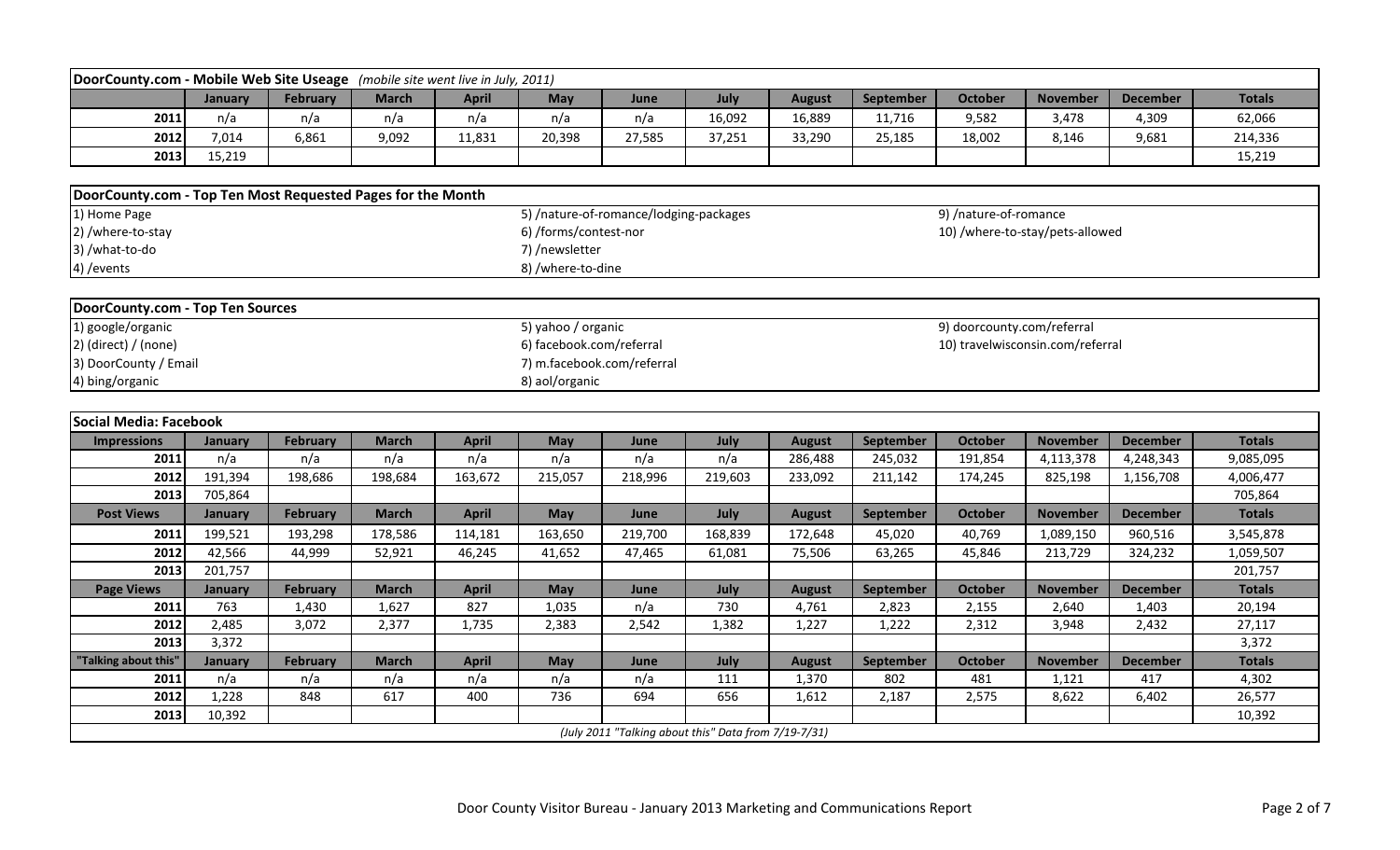| <b>Social Media: Twitter Followers</b>                               |         |                                                                                                        |              |              |         |         |         |               |                  |                             |                 |                 |                        |
|----------------------------------------------------------------------|---------|--------------------------------------------------------------------------------------------------------|--------------|--------------|---------|---------|---------|---------------|------------------|-----------------------------|-----------------|-----------------|------------------------|
|                                                                      | January | <b>February</b>                                                                                        | <b>March</b> | <b>April</b> | May     | June    | July    | <b>August</b> | September        | <b>October</b>              | <b>November</b> | <b>December</b> | <b>Annual % Growth</b> |
| 2011                                                                 | 785     | 825                                                                                                    | 813          | 901          | 955     | 1,002   | 1,034   | 1,094         | 1,123            | 1,207                       | 1,238           | 1,271           | 62%                    |
| 2012                                                                 | 1,352   | 1,392                                                                                                  | 1,430        | 1,427        | 1,514   | 1,559   | 1,625   | 1,668         | 1,702            | 1,764                       | 1,795           | 1,833           | 36%                    |
| 2013                                                                 | 1,833   |                                                                                                        |              |              |         |         |         |               |                  |                             |                 |                 |                        |
|                                                                      |         |                                                                                                        |              |              |         |         |         |               |                  |                             |                 |                 |                        |
| Social Media: Blog Page Views                                        |         |                                                                                                        |              |              |         |         |         |               |                  |                             |                 |                 |                        |
|                                                                      | January | February                                                                                               | <b>March</b> | <b>April</b> | May     | June    | July    | <b>August</b> | September        | <b>October</b>              | <b>November</b> | <b>December</b> | <b>Totals</b>          |
| 2011                                                                 | 290     | 139                                                                                                    | 184          | 98           | 373     | 777     | 1,044   | 1,177         | 1,146            | 775                         | 466             | 630             | 7,099                  |
| 2012                                                                 | 831     | 816                                                                                                    | 584          | 495          | 673     | 788     | 1,143   | 1,003         | 619              | 632                         | 358             | 336             | 8,278                  |
| 2012                                                                 | 337*    |                                                                                                        |              |              |         |         |         |               |                  |                             |                 |                 | 337                    |
|                                                                      |         | *Starting in February 2013 the Insider Expert blogger views will replace the former staff blog numbers |              |              |         |         |         |               |                  |                             |                 |                 |                        |
|                                                                      |         |                                                                                                        |              |              |         |         |         |               |                  |                             |                 |                 |                        |
| <b>Explore The Door Video Travel Show Activity (views/downloads)</b> |         |                                                                                                        |              |              |         |         |         |               |                  |                             |                 |                 |                        |
|                                                                      | January | <b>February</b>                                                                                        | <b>March</b> | <b>April</b> | May     | June    | July    | <b>August</b> | <b>September</b> | <b>October</b>              | <b>November</b> | <b>December</b> | <b>Totals</b>          |
| 2011                                                                 | 7,042   | 5,958                                                                                                  | 7,755        | 8,587        | 10,468  | 18,005  | 21,511  | 18,525        | 12,014           | 9,532                       | 4,558           | 5,460           | 129,415                |
| 2012                                                                 | 6,558   | 5,606                                                                                                  | 7,296        | 7,315        | 10,554  | 13,237  | 17,945  | 13,338        | 9,224            | 7,172                       | 4,293           | 4,180           | 106,718                |
| 2013                                                                 | 6,334   |                                                                                                        |              |              |         |         |         |               |                  |                             |                 |                 | 6,334                  |
|                                                                      |         |                                                                                                        |              |              |         |         |         |               |                  |                             |                 |                 |                        |
| <b>Pay-Per-Click Results</b>                                         |         |                                                                                                        |              |              |         |         |         |               |                  |                             |                 |                 |                        |
|                                                                      | January | <b>February</b>                                                                                        | <b>March</b> | <b>April</b> | May     | June    | July    | <b>August</b> | September        | <b>October</b>              | <b>November</b> | <b>December</b> | <b>Totals</b>          |
| 2011                                                                 | 4,504   | 4,443                                                                                                  | 4,606        | 7,998        | 8,431   | 8,513   | 8,139   | 8,194         | 8,254            | 7,125                       | 4,954           | 5,423           | 80,584                 |
| 2012                                                                 |         | 2012 program started in April                                                                          |              | 4,419        | 5,573   | 6,411   | 6,453   | 4,845         | 5,718            | 4,906                       | 3,321           | 3,882           | 45,528                 |
| 2013                                                                 |         | 2013 Program starts in March                                                                           |              |              |         |         |         |               |                  |                             |                 |                 | $\mathbf 0$            |
|                                                                      |         |                                                                                                        |              |              |         |         |         |               |                  |                             |                 |                 |                        |
| Door County E-Newsletter - Number of E-Mails Sent                    |         |                                                                                                        |              |              |         |         |         |               |                  |                             |                 |                 |                        |
|                                                                      | January | <b>February</b>                                                                                        | <b>March</b> | <b>April</b> | May     | June    | July    | <b>August</b> | September        | <b>October</b>              | <b>November</b> | <b>December</b> | <b>Totals</b>          |
| 2011                                                                 | 515,962 | 595,083                                                                                                | 510,210      | 504,288      | 583,245 | 493,554 | 485,410 | 477,504       | 463,342          | 461,517                     | $\Omega$        | 450,877         | 5,540,992              |
| 2012                                                                 | 437,876 | 429,892                                                                                                | 422,016      | 416,363      | 423,591 | 431,349 | 429,697 | 424,671       | 216,240*         | 411,531                     | 195,130         | 330,394         | 4,568,750              |
| 2013                                                                 | 326,396 |                                                                                                        |              |              |         |         |         |               |                  |                             |                 |                 | 326,396                |
|                                                                      |         |                                                                                                        |              |              |         |         |         |               |                  | *Remail happened in October |                 |                 |                        |
|                                                                      |         |                                                                                                        |              |              |         |         |         |               |                  |                             |                 |                 |                        |
| Door County E-Newsletter - Open Rates                                |         |                                                                                                        |              |              |         |         |         |               |                  |                             |                 |                 |                        |
|                                                                      | January | February                                                                                               | <b>March</b> | <b>April</b> | May     | June    | July    | <b>August</b> | September        | <b>October</b>              | <b>November</b> | <b>December</b> | Average                |
| 2011                                                                 | 14.52%  | 9.00%                                                                                                  | 13.16%       | 12.08%       | 11.00%  | 14.35%  | 15.72%  | 17.13%        | 15.00%           | 12.68%                      | 0.00%           | 12.90%          | 12.30%                 |
| 2012                                                                 | 16.67%  | 12.70%                                                                                                 | 14.10%       | 17.20%       | 19.90%  | 13.30%  | 15.40%  | 17.20%        | 17.90%           | 16.90%                      | 15.80%          | 15.50%          | 16.05%                 |
| 2013                                                                 | 19.90%  |                                                                                                        |              |              |         |         |         |               |                  |                             |                 |                 | 19.90%                 |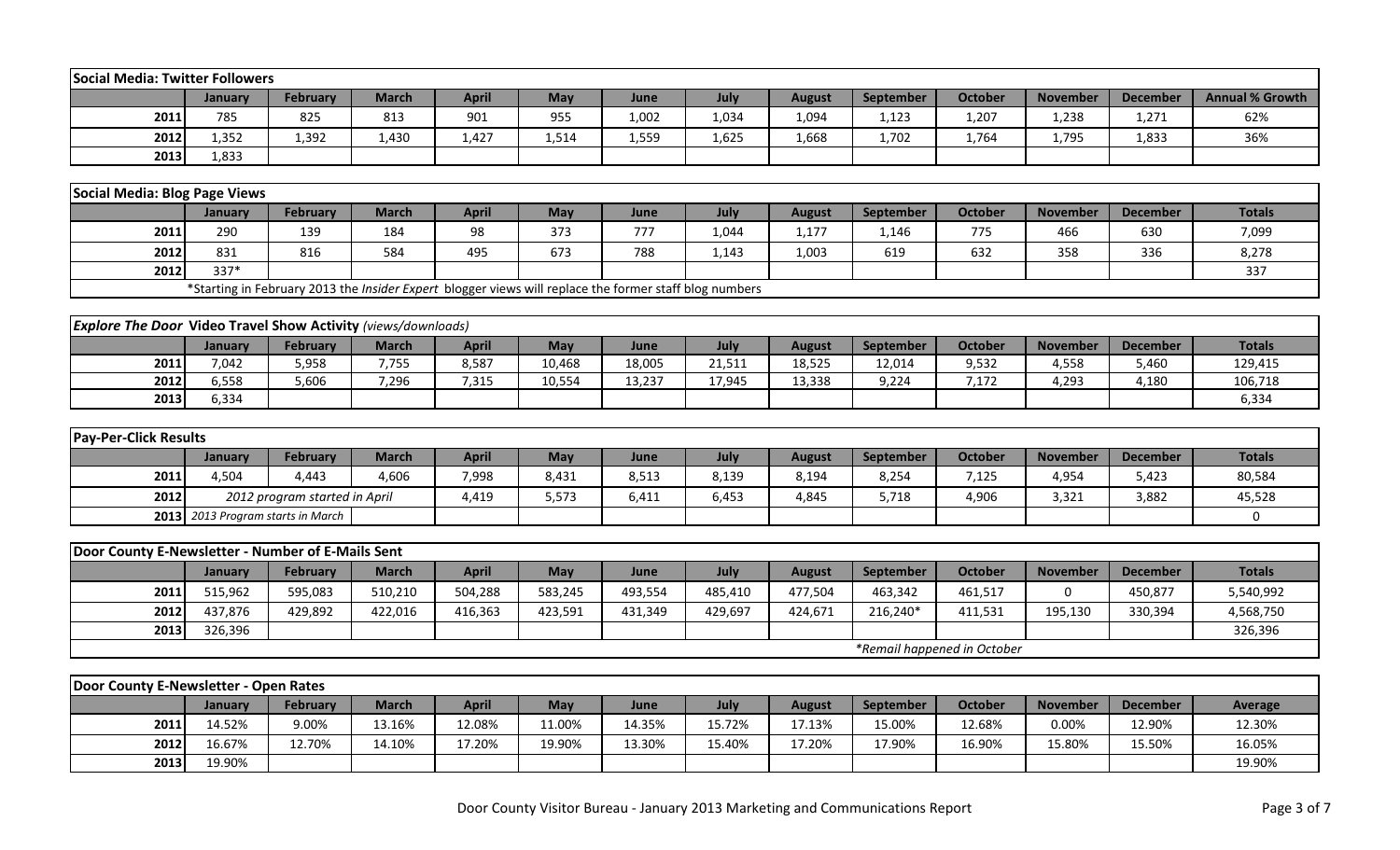| Door County E-Newsletter - Click Thru's |         |                 |              |              |            |       |       |               |                  |         |                 |                 |         |
|-----------------------------------------|---------|-----------------|--------------|--------------|------------|-------|-------|---------------|------------------|---------|-----------------|-----------------|---------|
|                                         | January | <b>February</b> | <b>March</b> | <b>April</b> | <b>May</b> | June  | July  | <b>August</b> | <b>September</b> | October | <b>November</b> | <b>December</b> | Average |
| 2011                                    | 3.55%   | 15.20%          | 3.19%        | 4.31%        | 18.00%     | 2.94% | 3.82% | 3.73%         | 3.15%            | 2.48%   | 0.00%           | 2.16%           | 5.21%   |
| 2012                                    | 3.86%   | 2.80%           | 2.00%        | 2.10%        | 2.80%      | 1.60% | 2.10% | 1.70%         | 2.30%            | 1.70%   | 2.00%           | 1.30%           | 2.19%   |
| 2013                                    | 2.80%   |                 |              |              |            |       |       |               |                  |         |                 |                 | 2.80%   |

| <b>Advertising - Programs &amp; Campaigns</b> |                             |                 |              |                                     |            |                                    |       |        |                  |                                                                                |                  |          |  |
|-----------------------------------------------|-----------------------------|-----------------|--------------|-------------------------------------|------------|------------------------------------|-------|--------|------------------|--------------------------------------------------------------------------------|------------------|----------|--|
|                                               | <b>January</b>              | <b>February</b> | <b>March</b> | <b>April</b>                        | Mav        | June                               | July  | August | <b>September</b> | October                                                                        | <b>November</b>  | December |  |
|                                               | $2011$ Image/NOR            | <b>NOR</b>      |              | NOR/Image   Image/FOB*   Image/FOB* |            | Image/LGBT                         | Image |        |                  | Image/SDSDC Image/SDSDC Image/SDSDC                                            | HHN <sup>*</sup> | Image    |  |
|                                               | $2012$ Image/NOR            | <b>NOR</b>      | Image        | Image/FOB*                          | Image/FOB* |                                    |       |        |                  | Image/LGBT   Image/LGBT   Image/LGBT   Im/LGBT/SDSD   Image/SDSD   Im/HHN/LGBT |                  |          |  |
|                                               | $2013$ Image/LGBT           |                 |              |                                     |            |                                    |       |        |                  |                                                                                |                  |          |  |
|                                               | *FOB = Festival of Blossoms |                 |              | **KSD = Kingdom So Delicious*       |            | ***HHN = Holidays and Holly Nights |       |        |                  | **** NOR = Nature of Romance *****SDSDC = So Delicious. So Door County.        |                  |          |  |

| <b>Advertising - Gross Impressions</b> |                |           |         |           |           |             |            |            |           |           |                 |                 |              |
|----------------------------------------|----------------|-----------|---------|-----------|-----------|-------------|------------|------------|-----------|-----------|-----------------|-----------------|--------------|
|                                        | <b>January</b> | February  | March   | April     | May       | <b>June</b> | July       | August     | September | October   | <b>November</b> | <b>December</b> | <b>Total</b> |
| 2011                                   | .,266,927      | 1,646,702 | 457.746 | 2,599,887 | 2,968,615 | 5,147,328   | 3,936,575  | 15,763,868 | 4,112,438 | 5,509,009 | 4,133,881       | 4,422,281       | 51,965,257   |
| 2012                                   | 603,196        | 322.727   | 7,058   | 922,717   | 6,653,500 | 7,246,016   | 12,858,131 | 2,690,628  | 1,982,372 | 501,418   | .,648,347       | 85              | 35,436,195   |
| 2013                                   | 106,273        |           |         |           |           |             |            |            |           |           |                 |                 | 106,273      |

| Advertising - Media Placed 2013 |         |                 |              |              |     |      |      |               |                  |         |          |          |              |
|---------------------------------|---------|-----------------|--------------|--------------|-----|------|------|---------------|------------------|---------|----------|----------|--------------|
|                                 | January | <b>February</b> | <b>March</b> | <b>April</b> | May | June | July | <b>August</b> | <b>September</b> | October | November | December | <b>Total</b> |
| <b>Total Paid</b>               | \$868   |                 |              |              |     |      |      |               |                  |         |          |          | \$868        |
| Co-Op Dollars                   | \$868   |                 |              |              |     |      |      |               |                  |         |          |          | \$868        |
| <b>Barter Dollars</b>           | \$2,312 |                 |              |              |     |      |      |               |                  |         |          |          | \$2,312      |
| <b>Unpaid Dollars</b>           | \$0     |                 |              |              |     |      |      |               |                  |         |          |          |              |

| <b>Media Marketing Program - Impressions</b> |                 |                 |              |              |            |           |            |               |                  |                |                 |                 |               |
|----------------------------------------------|-----------------|-----------------|--------------|--------------|------------|-----------|------------|---------------|------------------|----------------|-----------------|-----------------|---------------|
|                                              | January         | <b>February</b> | <b>March</b> | <b>April</b> | <b>May</b> | June      | July       | <b>August</b> | <b>September</b> | <b>October</b> | <b>November</b> | <b>December</b> | <b>Totals</b> |
| 2011                                         | 1,187,039       | 647,731         | 531,435      | 1,478,634    | 257,400    | 301,217   | 18,973,348 | 9,517,655     | 15,249,379       | 1,327,037      | 4,659,189       | 606,261         | 54,736,325    |
|                                              | 2012 23,227,492 | 850,742         | 17,200,525   | 10,142,348   | 13,876,785 | 3,979,061 | 1,379,279  | 1,762,561     | 8,028,122        | 3,258,160      | 968,968         | 9,884,333       | 94,558,376    |
| 2013                                         | 1,670,178       |                 |              |              |            |           |            |               |                  |                |                 |                 | 1,670,178     |
| <b>2013 GOAL</b>                             | 4.195.874       | 468,431         | 3,666,928    | 3,931,077    | 4,782,243  | 852.706   | 13,383,052 | 3,478,312     | 5,437,680        | 3,465,164      | 2,291,450       | 3,785,881       | 49,738,798    |
| % TO GOAL                                    | 40%             | 0%              | 0%           | 0%           | 0%         | 0%        | 0%         | 0%            | 0%               | 0%             | 0%              | 0%              | 3%            |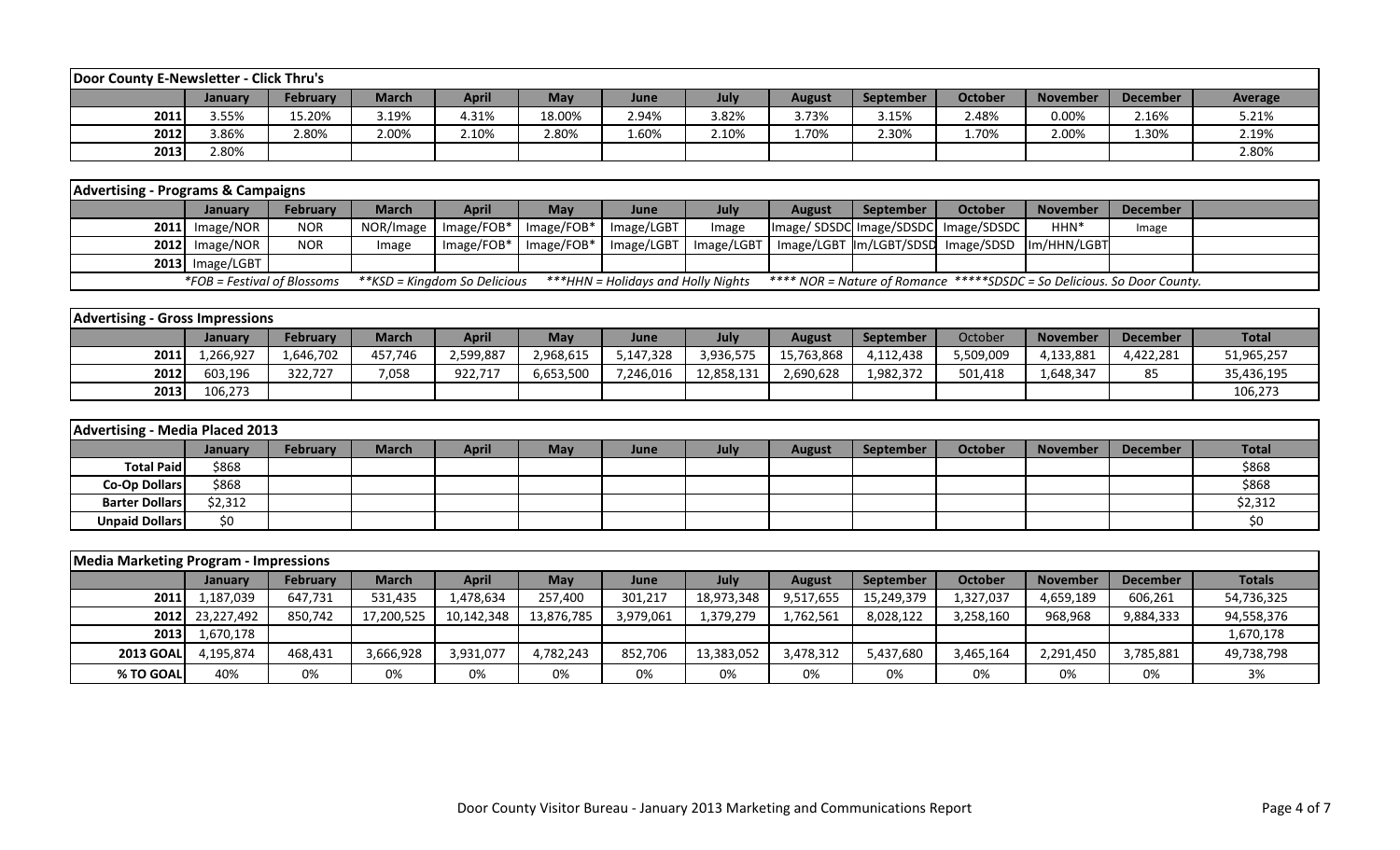| Media Marketing Program - Ad Value Equivalency        |             |                 |                  |              |             |             |              |                |                |                |                 |                 |               |
|-------------------------------------------------------|-------------|-----------------|------------------|--------------|-------------|-------------|--------------|----------------|----------------|----------------|-----------------|-----------------|---------------|
|                                                       | January     | February        | <b>March</b>     | <b>April</b> | May         | June        | July         | <b>August</b>  | September      | <b>October</b> | <b>November</b> | <b>December</b> | <b>Totals</b> |
| 2011                                                  | \$74,363    | \$58,692        | \$77,286         | \$50,035     | \$8,777     | \$38,525    | \$31,993     | \$103,217      | \$231,817      | \$57,846       | \$94,313        | \$55,145        | \$882,009     |
| 2012                                                  | \$794,635   | \$38,569        | \$1,066,547      | \$824,094    | \$182,636   | \$35,195    | \$16,126     | \$79,036       | \$20,382       | \$77,307       | \$57,513        | \$24,852        | \$3,216,892   |
| 2013                                                  | \$13,829    |                 |                  |              |             |             |              |                |                |                |                 |                 | \$13,829      |
|                                                       |             |                 |                  |              |             |             |              |                |                |                |                 |                 |               |
| <b>Media Marketing Program - Visiting Journalists</b> |             |                 |                  |              |             |             |              |                |                |                |                 |                 |               |
|                                                       | January     | February        | <b>March</b>     | <b>April</b> | May         | June        | July         | <b>August</b>  | September      | <b>October</b> | <b>November</b> | <b>December</b> | <b>Totals</b> |
| 2011                                                  | $\pmb{0}$   | 13              | $\boldsymbol{0}$ | 0            | 13          | 14          | $\mathbf{1}$ | 0              | 16             | 18             | $\overline{1}$  | $\mathbf 0$     | 76            |
| 2012                                                  | $\mathbf 0$ | 16              | $\mathbf 0$      | $\pmb{0}$    | 13          | 17          | 0            | $\mathbf 0$    | 11             | 15             | 0               | $\mathbf 0$     | 72            |
| 2013                                                  | $\mathbf 0$ |                 |                  |              |             |             |              |                |                |                |                 |                 | 0             |
| <b>2013 GOAL</b>                                      |             | 13              |                  |              | 13          | 18          | 4            | $\overline{4}$ | $\overline{4}$ | 14             |                 |                 | 70            |
| % TO GOAL                                             |             | 0%              |                  |              | 0%          | 0%          | 0%           | 0%             | 0%             | 0%             |                 |                 | 0%            |
|                                                       |             |                 |                  |              |             |             |              |                |                |                |                 |                 |               |
| Media Monitoring - Publicity Value (Cision)           |             |                 |                  |              |             |             |              |                |                |                |                 |                 |               |
|                                                       | January     | February        | <b>March</b>     | <b>April</b> | May         | June        | July         | <b>August</b>  | September      | October        | <b>November</b> | <b>December</b> | <b>Totals</b> |
| 2011                                                  | \$359,058   | \$94,993        | \$71,452         | \$188,681    | \$1,034,872 | \$428,164   | \$539,777    | \$322,635      | \$421,804      | \$663,977      | \$137,523       | \$242,033       | \$4,504,969   |
| 2012                                                  | \$117,144   | \$106,820       | \$204,457        | \$771,613    | \$837,503   | \$1,096,446 | \$972,965    | \$842,856      | \$731,837      | \$640,980      | \$186,762       | \$96,484        | \$6,605,868   |
| 2013                                                  | \$158,064   |                 |                  |              |             |             |              |                |                |                |                 |                 | \$158,064     |
|                                                       |             |                 |                  |              |             |             |              |                |                |                |                 |                 |               |
| <b>Group Tour Contacts</b>                            |             |                 |                  |              |             |             |              |                |                |                |                 |                 |               |
|                                                       | January     | February        | <b>March</b>     | <b>April</b> | May         | June        | July         | <b>August</b>  | September      | <b>October</b> | <b>November</b> | <b>December</b> | <b>Totals</b> |
| 2011                                                  | 47          | 181             | 130              | 198          | 20          | 39          | 32           | 27             | 343            | 202            | 69              | 132             | 1,420         |
| 2012                                                  | 122         | 106             | 78               | 4            | 9           | 100         | 21           | 21             | 69             | 30             | 51              | 47              | 658           |
| 2013                                                  | 87          |                 |                  |              |             |             |              |                |                |                |                 |                 | 87            |
| <b>2013 GOAL</b>                                      | 84          | 98              | 80               | 50           | 20          | 75          | 30           | 25             | 75             | 30             | 50              | 54              | 671           |
| % TO GOAL                                             | 104%        | 0%              | 0%               | 0%           | 0%          | 0%          | 0%           | 0%             | 0%             | 0%             | 0%              | 0%              | 13%           |
|                                                       |             |                 |                  |              |             |             |              |                |                |                |                 |                 |               |
| <b>Group Tour Inquiries</b>                           |             |                 |                  |              |             |             |              |                |                |                |                 |                 |               |
|                                                       | January     | <b>February</b> | <b>March</b>     | <b>April</b> | May         | June        | July         | <b>August</b>  | September      | <b>October</b> | <b>November</b> | <b>December</b> | <b>Totals</b> |
| 2011                                                  | 16          | 13              | 14               | 18           | 20          | 15          | 8            | 30             | 23             | 21             | 14              | 14              | 206           |
| 2012                                                  | 26          | 19              | 10               | 5            | 9           | 27          | 25           | 16             | $\overline{7}$ | 8              | 15              | 21              | 188           |
| 2013                                                  | 22          |                 |                  |              |             |             |              |                |                |                |                 |                 | 22            |
| <b>2013 GOAL</b>                                      | 23          | 23              | 15               | 8            | 25          | 25          | 15           | 15             | 10             | 10             | 15              | 8               | 192           |
| % TO GOAL                                             | 96%         | 0%              | 0%               | 0%           | 0%          | 0%          | 0%           | 0%             | 0%             | 0%             | 0%              | 0%              | 11%           |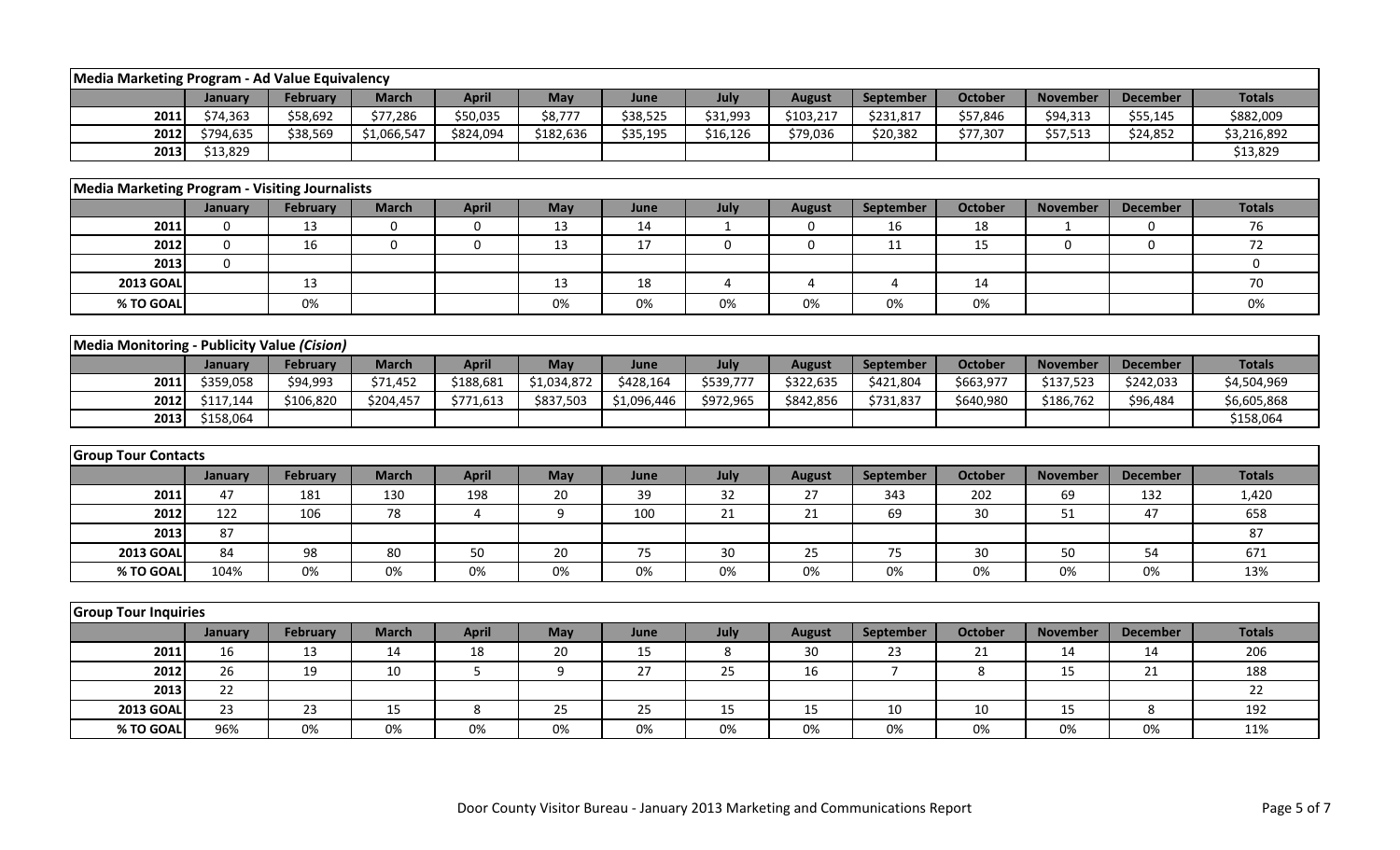| <b>Meeting/Event Planner Contacts</b>  |              |                 |              |              |       |       |             |               |                  |                |                 |                 |                |
|----------------------------------------|--------------|-----------------|--------------|--------------|-------|-------|-------------|---------------|------------------|----------------|-----------------|-----------------|----------------|
|                                        | January      | <b>February</b> | <b>March</b> | <b>April</b> | May   | June  | July        | <b>August</b> | <b>September</b> | <b>October</b> | <b>November</b> | <b>December</b> | <b>Totals</b>  |
| 2011                                   | 59           | 71              | 71           | 56           | 280   | 429   | 29          | 235           | 126              | 106            | 130             | 231             | 1,823          |
| 2012                                   | 115          | 45              | 52           | 30           | 214   | 30    | 55          | 95            | 74               | 114            | 73              | 117             | 1,014          |
| 2013                                   | 75           |                 |              |              |       |       |             |               |                  |                |                 |                 | 75             |
| <b>2013 GOAL</b>                       | 89           | 60              | 65           | 40           | 150   | 150   | 60          | 120           | 102              | 115            | 50              | 34              | 1,035          |
| % TO GOAL                              | 84%          | 0%              | 0%           | 0%           | 0%    | 0%    | 0%          | 0%            | 0%               | 0%             | 0%              | 0%              | 7%             |
|                                        |              |                 |              |              |       |       |             |               |                  |                |                 |                 |                |
| <b>Meeting/Event Planner Inquiries</b> |              |                 |              |              |       |       |             |               |                  |                |                 |                 |                |
|                                        | January      | <b>February</b> | <b>March</b> | <b>April</b> | May   | June  | July        | <b>August</b> | September        | <b>October</b> | <b>November</b> | <b>December</b> | <b>Totals</b>  |
| 2011                                   | 43           | 39              | 47           | 33           | 69    | 51    | 43          | 82            | 48               | 48             | 43              | 38              | 584            |
| 2012                                   | 73           | 46              | 55           | 32           | 14    | 27    | 55          | 52            | 34               | 38             | 37              | 51              | 514            |
| 2013                                   | 67           |                 |              |              |       |       |             |               |                  |                |                 |                 | 67             |
| <b>2013 GOAL</b>                       | 59           | 44              | 53           | 34           | 35    | 30    | 50          | 65            | 38               | 44             | 40              | 33              | 525            |
| % TO GOAL                              | 114%         | 0%              | 0%           | 0%           | 0%    | 0%    | 0%          | 0%            | 0%               | 0%             | 0%              | 0%              | 13%            |
|                                        |              |                 |              |              |       |       |             |               |                  |                |                 |                 |                |
| <b>Trade Show Participation</b>        |              |                 |              |              |       |       |             |               |                  |                |                 |                 |                |
|                                        | January      | <b>February</b> | <b>March</b> | <b>April</b> | May   | June  | July        | <b>August</b> | <b>September</b> | <b>October</b> | <b>November</b> | <b>December</b> | <b>Totals</b>  |
| 2011                                   | $\Omega$     | 1               | 2            | $\mathbf 0$  | 0     | 1     | $\mathbf 0$ | $\mathbf 0$   | 0                | $\overline{2}$ | $\mathbf{1}$    | $\mathbf{0}$    | $\overline{7}$ |
| 2012                                   | 1            | 2               | $\mathbf 0$  | $\mathbf 0$  | 0     | 1     | $\mathbf 0$ | 0             | 1                | 0              | 0               | $\mathbf 0$     | 5              |
| 2013                                   | $\mathbf{1}$ |                 |              |              |       |       |             |               |                  |                |                 |                 | $\mathbf{1}$   |
|                                        |              |                 |              |              |       |       |             |               |                  |                |                 |                 |                |
| Door County Welcome Center - Visitors  |              |                 |              |              |       |       |             |               |                  |                |                 |                 |                |
|                                        | January      | <b>February</b> | <b>March</b> | <b>April</b> | May   | June  | July        | <b>August</b> | September        | <b>October</b> | <b>November</b> | <b>December</b> | <b>Totals</b>  |
| 2011                                   | 772          | 850             | 1,053        | 1,220        | 5,415 | 7,704 | 13,323      | 12,849        | 8,813            | 8,091          | 1,219           | 1,160           | 62,469         |
| 2012                                   | 778          | 1,140           | 1,694        | 1,992        | 5,154 | 9,134 | 12,928      | 10,888        | 8,780            | 6,294          | 1,257           | 973             | 61,012         |
| 2013                                   | 613          |                 |              |              |       |       |             |               |                  |                |                 |                 | 613            |